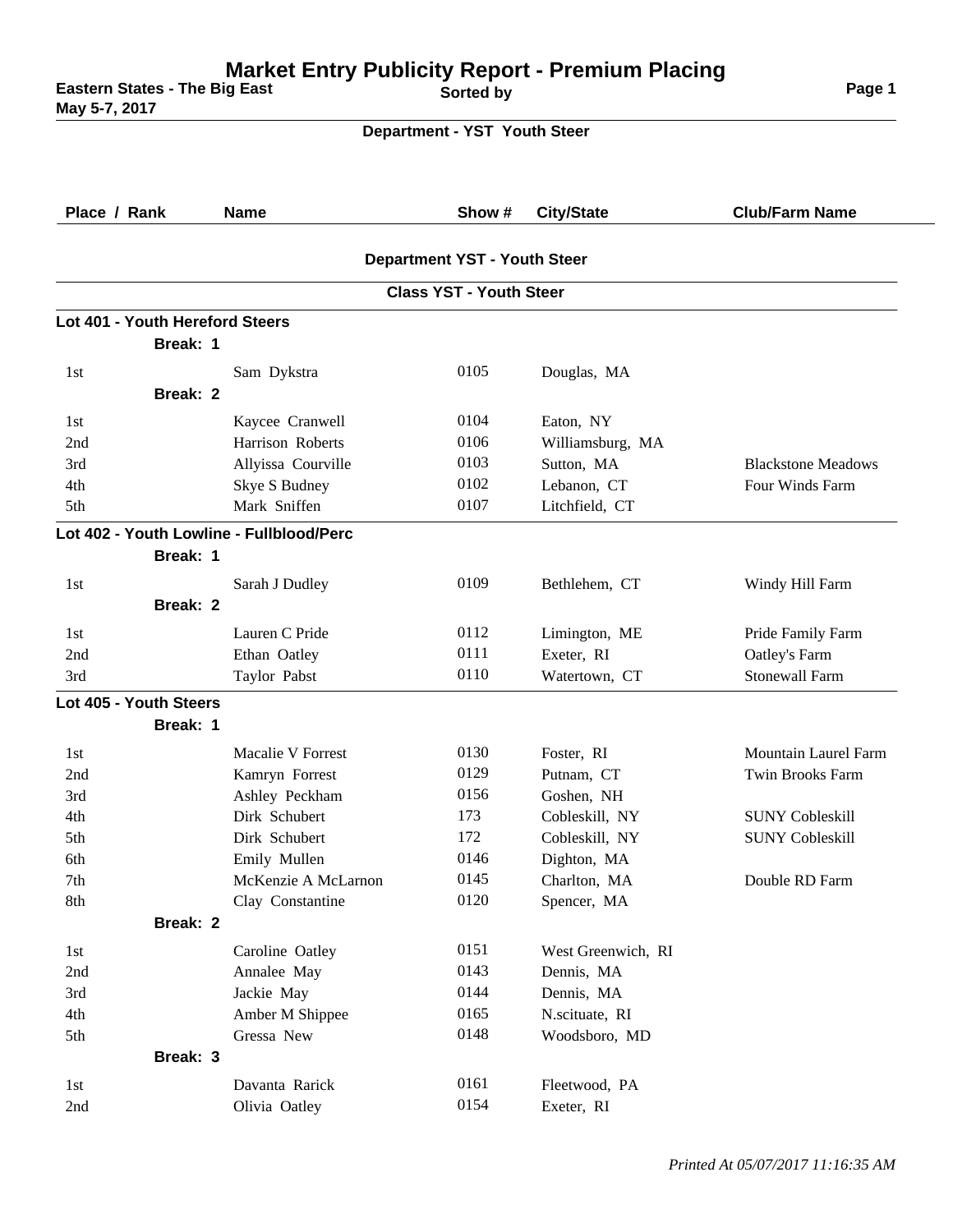|                                      | <b>INCHAST CHILLY LADINGLY REPU</b> |
|--------------------------------------|-------------------------------------|
| <b>Eastern States - The Big East</b> | <b>Sorted by</b>                    |
| May 5-7, 2017                        |                                     |

## **Department - YST Youth Steer**

| Place / Rank | <b>Name</b>                | Show # | <b>City/State</b>   | <b>Club/Farm Name</b>  |
|--------------|----------------------------|--------|---------------------|------------------------|
|              |                            |        |                     |                        |
| 3rd          | Jennifer Weinberg          | 0167   | Bridgewater, NJ     | HM Farms               |
| 4th          | Wyatt S Keck               | 0136   | Poughkeepsie, NY    | Wyatts Way Farm        |
| 5th          | Sam Dykstra                | 0128   | Douglas, MA         |                        |
| 6th          | Wyatt New                  | 0149   | Woodsboro, MD       |                        |
| 7th          | <b>Brendan W Scoralick</b> | 0163   | Poughquag, NY       |                        |
| Break: 4     |                            |        |                     |                        |
| 1st          | Megan Cranwell             | 0124   | Eaton, NY           |                        |
| 2nd          | Haley Cranwell             | 0123   | Eaton, NY           |                        |
| 3rd          | <b>James H Hicks</b>       | 0133   | Rhinebeck, NY       | <b>Birchland Acres</b> |
| 4th          | Brittani Burke             | 0118   | South Windsor, CT   |                        |
| 5th          | Victoria H Briggs          | 0116   | Sullivan, MA        |                        |
| 6th          | Alexis Washburn            | 0166   | Elmira Hgts, NY     | Spring Flight Farm LLC |
| 7th          | Brittani Burke             | 0117   | South Windsor, CT   |                        |
| Break: 5     |                            |        |                     |                        |
| 1st          | Davanta Rarick             | 0160   | Fleetwood, PA       |                        |
| 2nd          | Adam T Pride               | 0158   | Limington, ME       | Pride Family Farm      |
| 3rd          | Jennifer Weinberg          | 0168   | Bridgewater, NJ     | HM Farms               |
| 4th          | Olivia T Briggs            | 0115   | Sullivan, NH        |                        |
| 5th          | Kody M Kishbaugh           | 0138   | Dover Plains, NY    | Down Home Farms        |
| 6th          | Jameson Clark              | 0119   | Salisbury, CT       |                        |
| 7th          | Ashley M Keck              | 0135   | Poughkeepsie, NY    |                        |
| 8th          | Hannah Malafy              | 0142   | Red Hook, NY        |                        |
| Break: 6     |                            |        |                     |                        |
| 1st          | Jennifer Weinberg          | 0169   | Bridgewater, NJ     | HM Farms               |
| 2nd          | Olivia Oatley              | 0155   | Exeter, RI          |                        |
| 3rd          | Olivia Oatley              | 0153   | Exeter, RI          |                        |
| 4th          | Adam T Pride               | 0159   | Limington, ME       | Pride Family Farm      |
| 5th          | James H Hicks              | 0132   | Rhinebeck, NY       | <b>Birchland Acres</b> |
| 6th          | Sarah E Cotter             | 0122   | Rhinebeck, NY       |                        |
| 7th          | Ashley Peckham             | 0157   | Goshen, NH          |                        |
| 8th          | Ashlee Demolles            | 0126   | West Bridgewate, MA | Shadi Oak Farm         |
| Break: 7     |                            |        |                     |                        |
| 1st          | Ethan Oatley               | 0152   | Exeter, RI          | Oatley's Farm          |
| 2nd          | Sophia G Romani            | 0162   | Chepachet, RI       | Harmony Meadows Farm   |
| 3rd          | Hannah Malafy              | 0141   | Red Hook, NY        |                        |
| 4th          | Lily Dias                  | 0127   | Norton, MA          | Dias Daughters Farm    |
| 5th          | <b>Brendan W Scoralick</b> | 0164   | Poughquag, NY       |                        |
| 6th          | Jean Pierre Allard         | 0113   | Pittsburh, NH       |                        |
| 7th          | Joey E Laflamme            | 702    | Granby, CT          | Another way farm       |
| Break: 8     |                            |        |                     |                        |